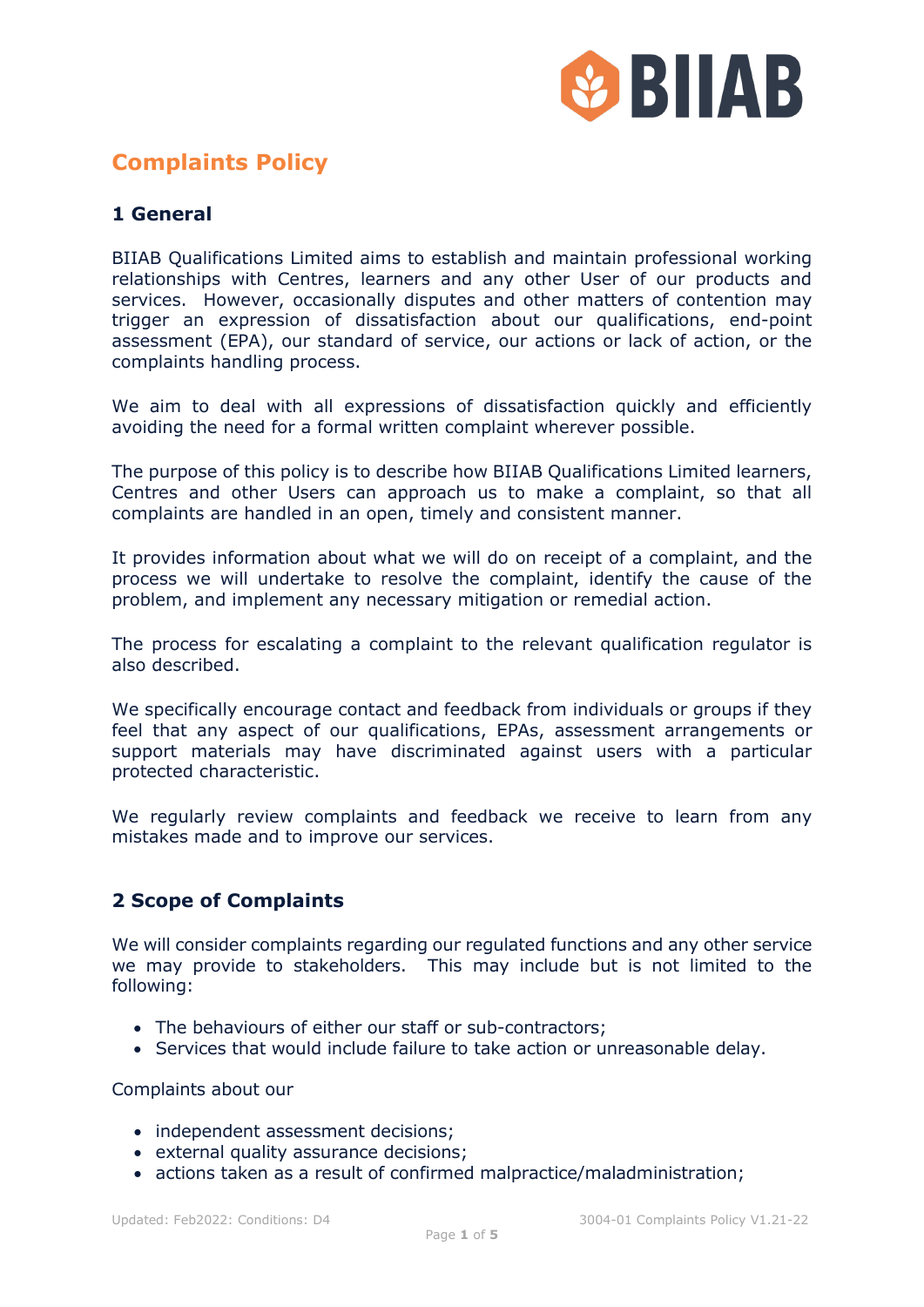

• refusal to grant Special Arrangements;

are dealt with under our Enquiries and Appeals Policy.

# **3 Making a Complaint**

Complaints can be submitted in writing addressed to the Compliance and Regulation Team using the contact details below by letter or by email to ComplianceandRegulation@BIIAB.co.uk

Compliance and Regulation Team BIIAB Qualifications Limited Robins Wood House Robins Wood Road **Nottingham** NG8 3NH

When submitting your complaint, please include the following information:

- Your name, address and contact details
- Full details of your complaint i.e., what happened, where it happened and when it happened
- Any information or evidence that supports your complaint
- The resolution you feel is warranted

As part of the BIIAB Qualifications Limited Centre approval process, all Centres must have an internal policy and procedure in relation to complaints and, therefore, if a complaint relates to a specific Centre, you/your learners must exhaust that policy in the first instance.

If you feel that a Centre has not investigated the complaint fully or correctly, you can raise a complaint with BIIAB Qualifications Limited to investigate under the terms of its agreement with the Centre.

If a complaint involves an allegation of malpractice or maladministration, please refer to BIIAB Qualifications Limited published Malpractice and Maladministration Policy.

We will investigate complaints from anonymous sources only where there is sufficient detail provided to identify the issue/concern, individual or centre involved, and the qualification(s) implicated in the complaint.

BIIAB Qualifications Limited handles personal data in accordance with the most up to date Data Protection legislation.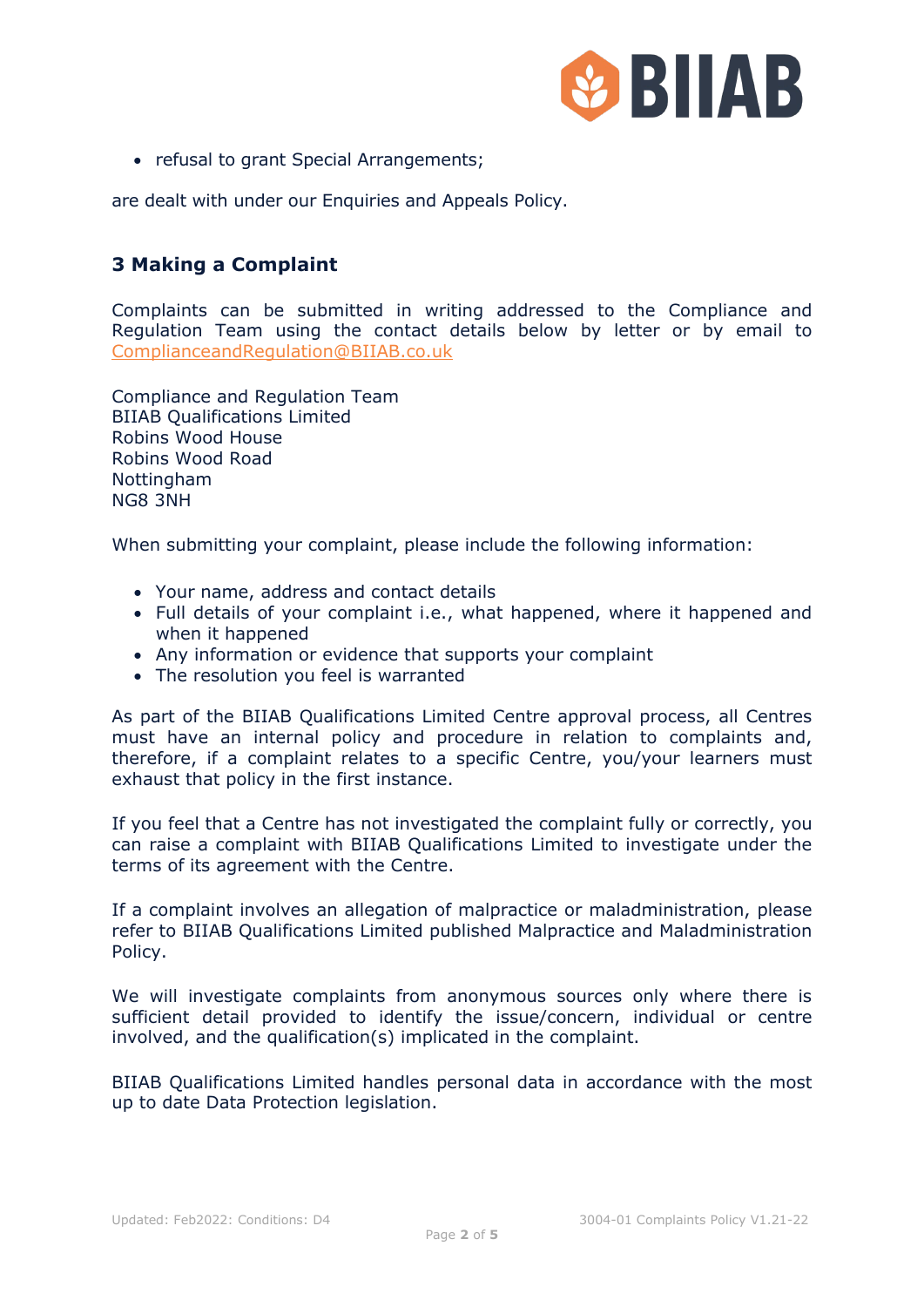

## **4 Investigating a Complaint**

All complaints will be acknowledged within five working days of receipt.

We aim to resolve complaints with 20 working days and, should the issue be complex, inform you if resolution is not possible within that timeframe.

Complaints should be made within 1 month of the occurrence or within 2 weeks of an unsatisfactory outcome.

If your complaint is upheld, we will, subject to the requirements of confidentiality, advise you of the actions we propose to take. If your complaint is not upheld, we will explain why.

If you are not satisfied with the way your complaint has been handled, then you can request a review of it within 10 working days of the date of our decision. The request will be referred to our Deputy Director of Awarding Services.

Only your original complaint and your dissatisfaction about how it was handled will be reviewed. Further consideration of your complaint will only be made if the review considers the complaint was not handled according to our procedures or failed to take account of some critical evidence. Any decisions made at this stage will be signed off by the Chief Executive and will be final and the complaint closed.

If, because of the complaint, we identify a failure in any of our services, policies and procedures we will take all reasonable steps to:

- Identify other learners/centres who have been affected by the failure
- Correct the failure or, where it cannot be corrected, mitigate as far as possible the effect of the failure
- Put arrangements in place to ensure that the failure does not recur in the future
- Put arrangements in place to notify all relevant stakeholders of any changes that affect them and why

### **5 Unreasonable Behaviour and Vexatious Complaints**

We will not engage with abusive complainants or persistent and repeated contacts from complainants.

Repeated contact with no new evidence and / or abusive correspondence from a complainant will be considered as vexatious correspondence.

Where correspondence and / or behaviour are deemed to be vexatious, we will refer the complainant to this policy, explaining that if the communication continues in this manner all correspondence will cease.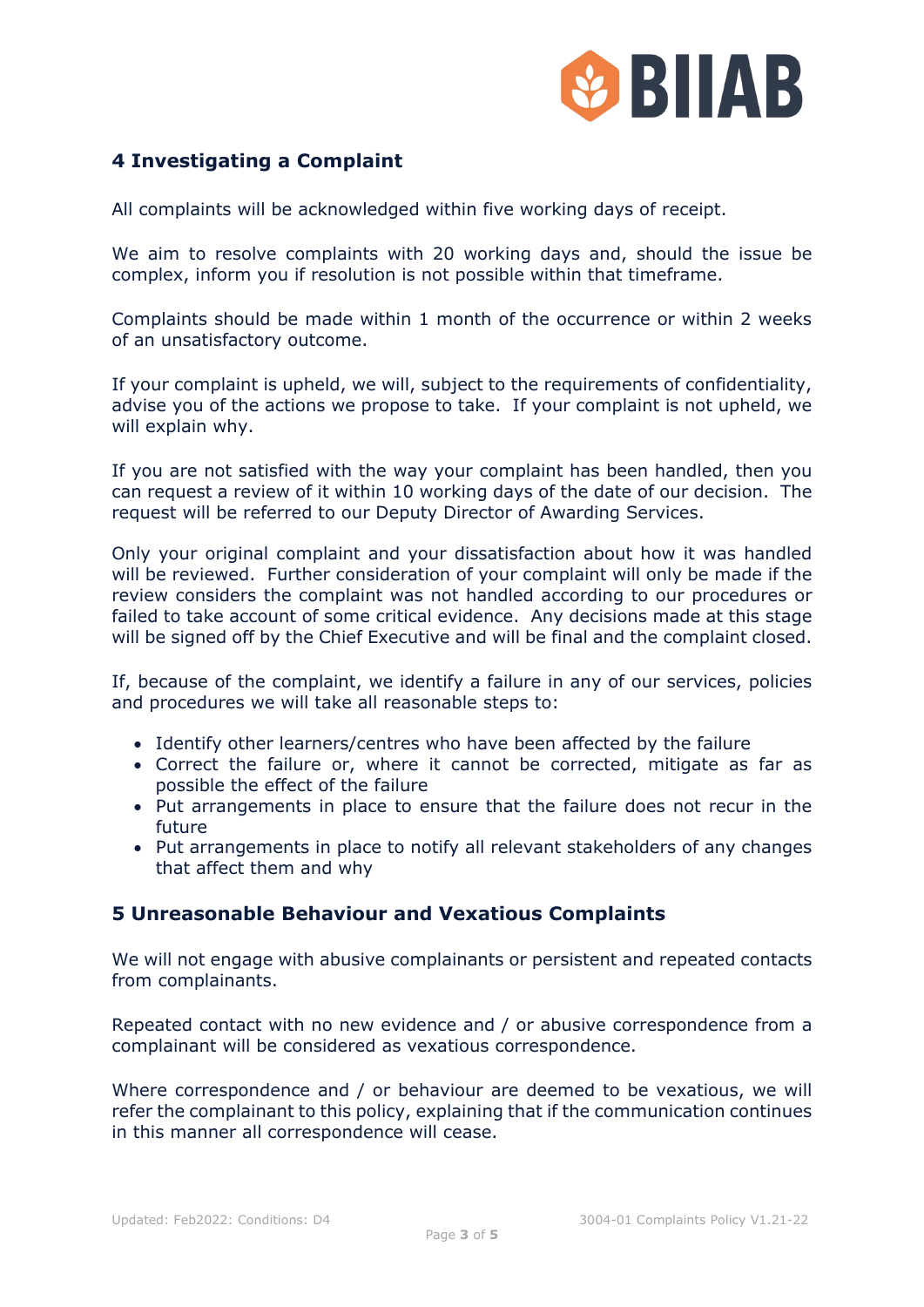

#### **6 Regulatory Requirements**

Where a complaint relates to a regulated qualification and a Centre / learner remains dissatisfied either after the BIIAB Qualifications Limited Complaints Policy has been exhausted or with our actions, the complaint can be escalated to the relevant qualifications regulators.

For qualifications and EPAs regulated by Ofqual:

**Ofqual** Earlsdon Park, 53-55 Butts Rd, Coventry CV1 3BH Email: [public.enquiries@ofqual.gov.uk](mailto:public.enquiries@ofqual.gov.uk)

For qualifications regulated by Qualifications Wales:

Qualification Wales Q2 Building Pencarn Lane Imperial Park Coedkernew Newport NP10 8AR Email: [enquiries@qualificationswales.org](mailto:enquiries@qualificationswales.org)

For qualifications regulated by CCEA Regulation:

CCEA Regulation 29 Clarendon Road Clarendon Dock Belfast BT1 3BG Email: [ccearegulation@ccea.org.uk](mailto:ccearegulation@ccea.org.uk)

In Scotland, learners have the right to make a complaint directly to SQA Accreditation, regardless of whether an awarding organisation complaints process has been exhausted. All BIIAB Qualifications Limited approved centres delivering qualifications that are regulated by SQA Accreditation should inform learners as part of their induction process, of the opportunity to submit complaints to both BIIAB Qualifications and the regulator.

SQA Accreditation The Optima Building 58 Robertson Street **Glasgow** G2 8DQ Email: [accreditation@sqa.org.uk](mailto:accreditation@sqa.org.uk)